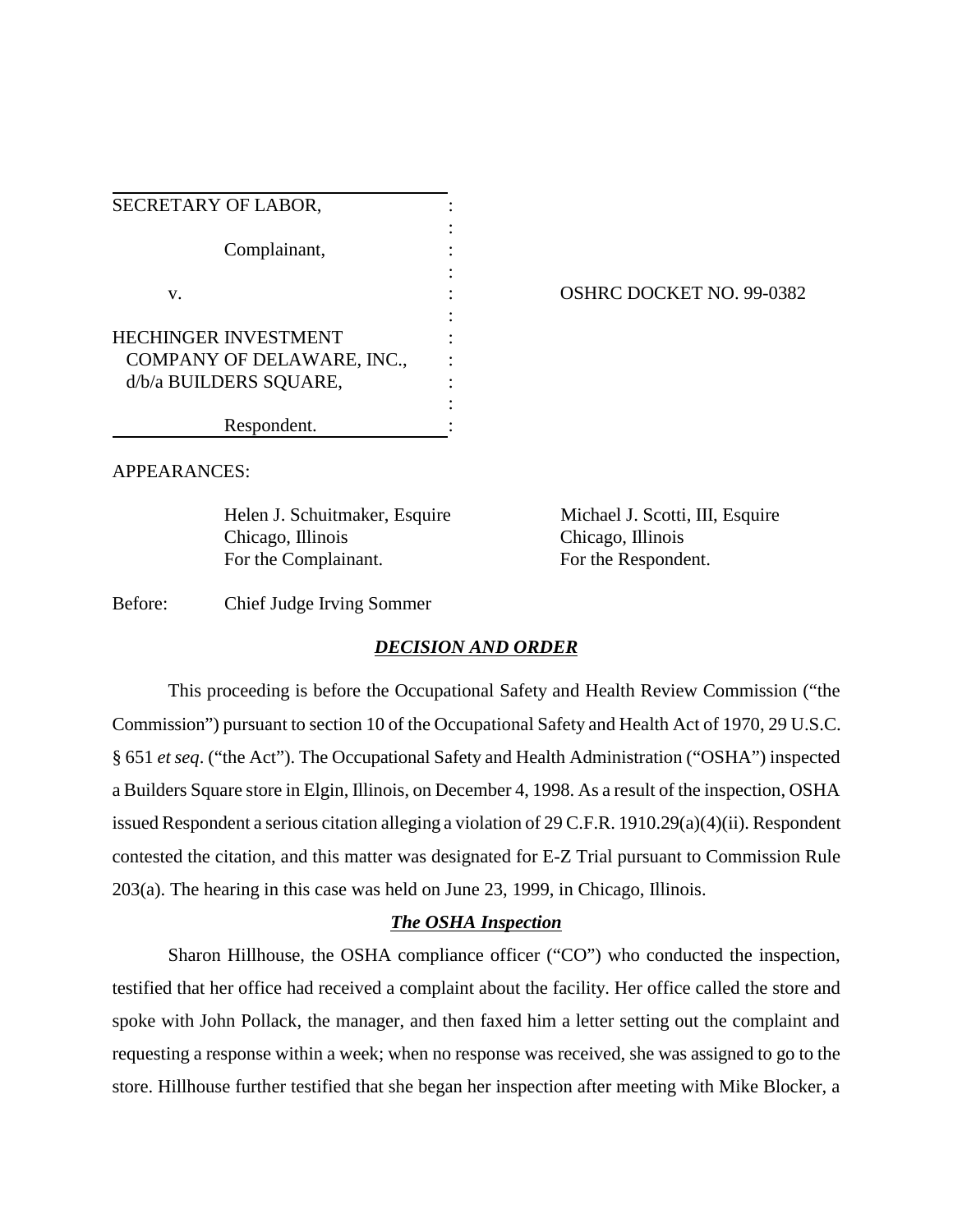department supervisor, and that he accompanied her during the inspection. According to the CO, there were about 12 ladder stands at the store that employees used for stocking shelves and other tasks. The stands were of various sizes, having from five to ten 6 to 8-inch-high steps, but they all had handrails, a top platform, and four caster wheels with locks on the front two wheels. Hillhouse tested each stand by climbing up two to four steps, holding onto the handrails, and jiggling the stand to see if it would move, and six of the stands moved when she tested them. She said the front wheel locks should lock automatically when someone steps onto the first step and that the locks should hold the stand firmly in place and keep it from moving; she also said the condition of the defective stands presented a fall hazard that could have resulted in serious injury. The CO noted that she saw an employee standing on the platform of a ten-step stand putting up decorations when she was there, that the stand was wobbly and not level on the floor, and that a fall from the platform, which was at least 6 feet high, could have resulted in broken bones, lacerations, contusions or a concussion. The CO further noted that she discussed the stands with Blocker and Dave Reconnu, the acting store manager, who agreed to have them repaired; in a later telephone closing conference she had with Pollack, he also told her the stands would be repaired.<sup>1</sup> (Tr. 8-24; 32-49; 72-77).

#### *Discussion*

The cited standard provides as follows:

All scaffold casters shall be provided with a positive wheel and/or swivel lock to prevent movement. Ladder stands shall have at least two (2) of the four (4) casters and shall be of the swivel type.

Respondent contends that the CO had limited knowledge in regard to ladders, that some movement in ladder stands is permissible, and that the Secretary in any case did not establish that it had knowledge of the cited condition. (Tr. 85-87). I disagree. CO Hillhouse testified that she had been an OSHA CO for 20 years, that she had had ladder safety training that included wheel locks on ladder stands, and that she had conducted over 800 inspections and had inspected many ladders. (Tr. 8-10; 28-30; 64). The CO further testified that C-2 and C-3 were written specifications she had obtained pertaining to various types of mobile ladders. She marked on C-2 and C-3 the type of mobile ladder she had seen at Respondent's store and noted that both documents indicated that the

<sup>&</sup>lt;sup>1</sup>The record indicates that the stands were, in fact, repaired. (Tr. 24; 67; 77-79).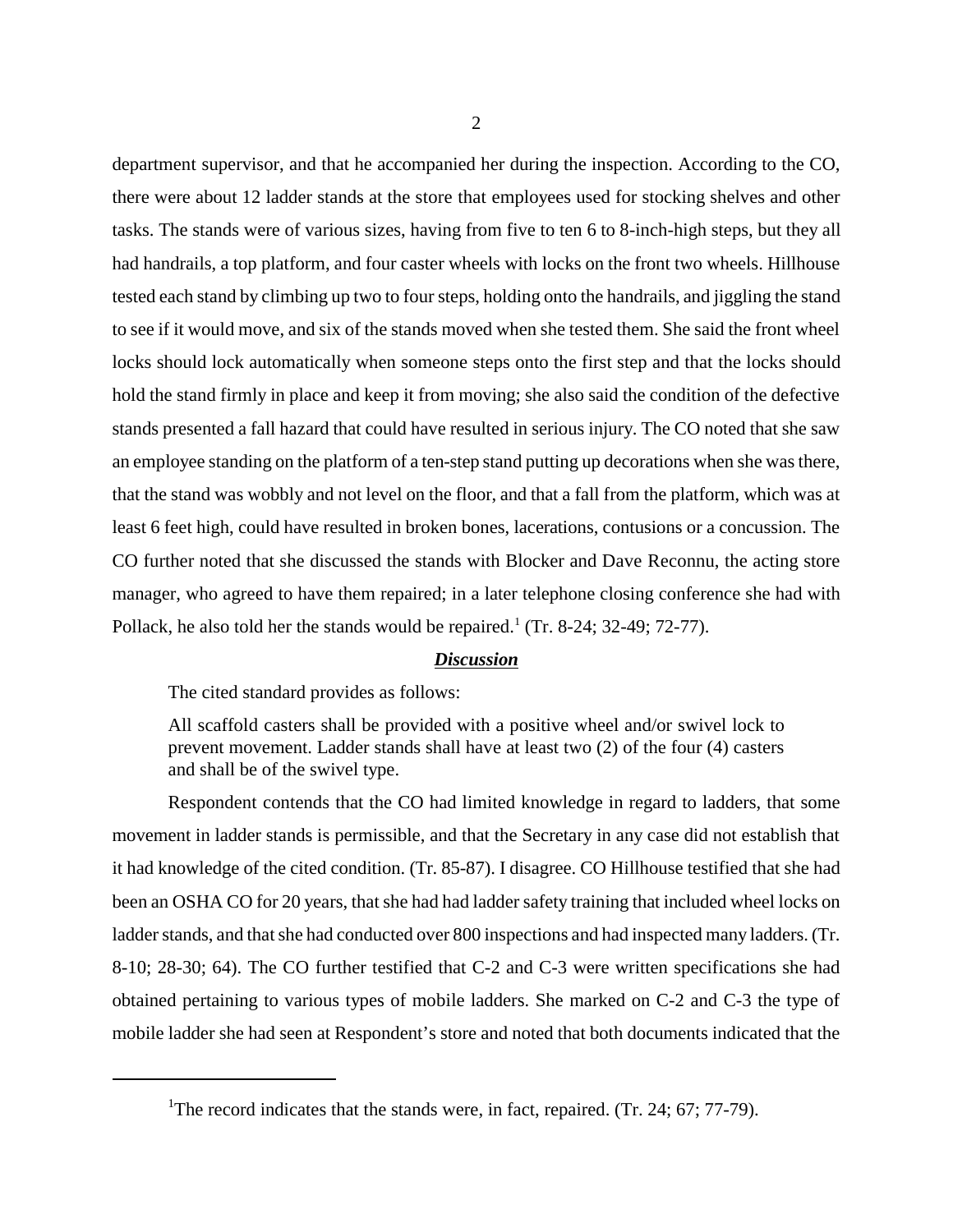ladders complied with 29 C.F.R. 1929; she also marked on C-3 the information relating to the locks on that kind of mobile ladder. (Tr. 15-20; 50-51). That information states as follows:

# Step on ladder and leg tips automatically lock to the floor. **Lock prevents any movement while ladder is in use and cannot be accidentally released.** (Emphasis in original).

Based on the CO's testimony and the information in C-3, which Respondent did not rebut, I conclude that the ladder stands violated the terms of 29 C.F.R.  $1910.29(a)(4)(ii)$ .<sup>2</sup> I also conclude that the record establishes employee exposure to the ladder stands and Respondent's knowledge of the violative condition. The record shows that OSHA contacted John Pollack on October 19, 1998, and faxed him C-4, a letter in regard to the complaint, the following day. (Tr. 10-11; 32-34). C-4 states, in item number 2, that:

The casters/wheels on the ladder stands do not function properly. The ladder stands are very hard to move around. Applicable OSHA Standard: 29 CFR 1910.29.

Respondent suggests that it did not know that the wheel locks were not working because the complaint did not specify this fact. However, this assertion is rejected. As the CO indicated, the complaint in this case put Pollack on notice that the wheels were not functioning properly, and had Pollack checked the wheels on the ladder stands after receiving the complaint, he would have discovered the problem with the locks. Moreover, employers have a responsibility to ensure the safety of the equipment their employees use, and if Respondent had had a program requiring regular inspections of its equipment the defective locks on the wheels would have been detected. In view of the record, it is clear that Pollack knew or should have known well before the date of the inspection that the locks on the cited ladder stands were not working. It is also clear that the knowledge of Pollack, the store's manager, is imputable to Respondent. This citation is therefore affirmed as a serious violation. The Secretary's proposed penalty of \$1,500.00 is appropriate, in light of the CO's testimony with respect to the gravity of the violation and the employer's size, history and good faith. (Tr. 25-26). The proposed penalty of \$1,500.00 is accordingly assessed.

<sup>&</sup>lt;sup>2</sup>Respondent indicated that it had intended to present the testimony of either Pollack or Blocker, but neither appeared at the hearing. Respondent's request for the admission of Pollack's affidavit was rejected due to the Secretary's lack of opportunity for cross-examination of this individual. (Tr. 5-7; 61; 81-84).